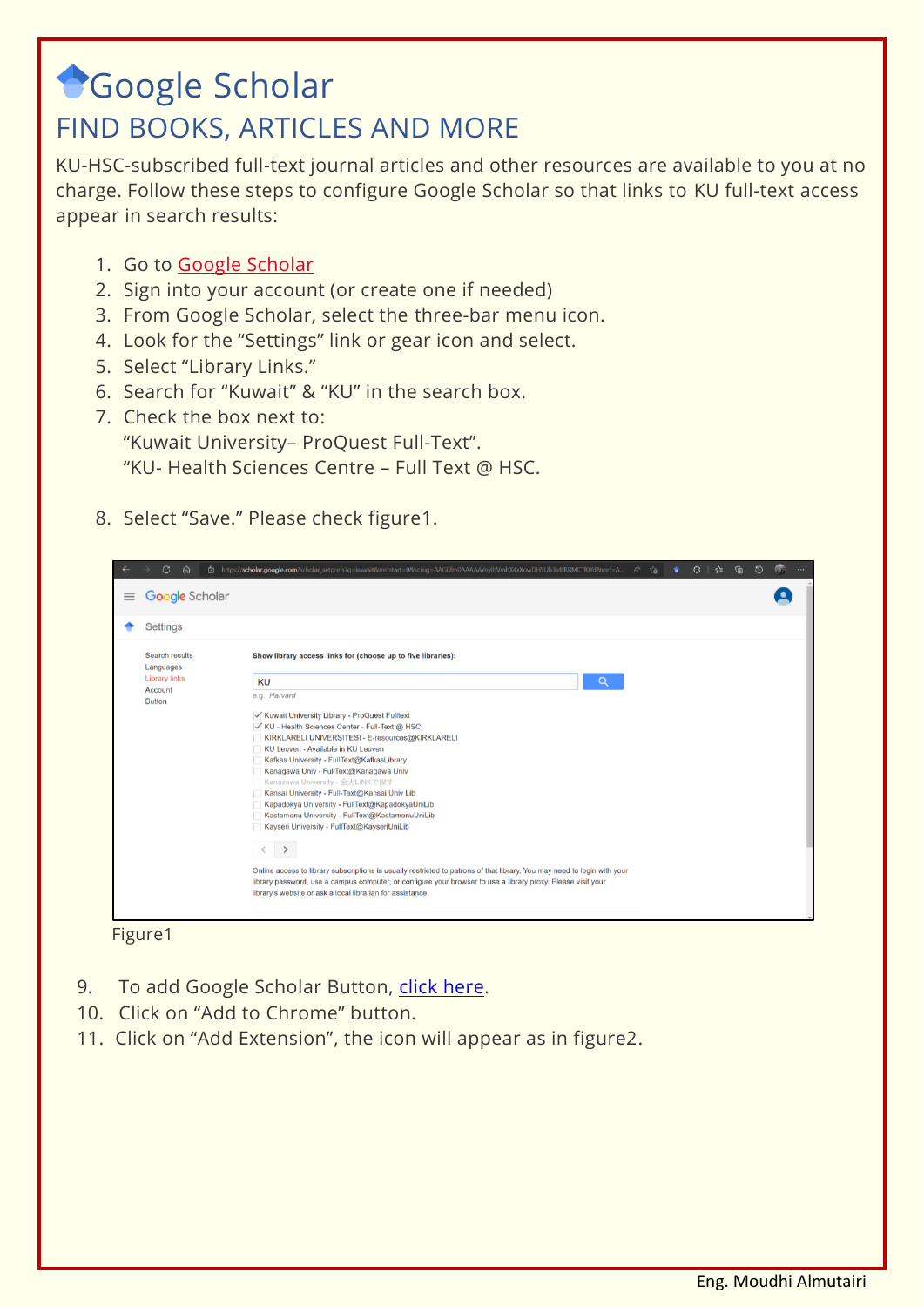| $\Box$<br>$\bullet$ heart failure $\times$                                                                                                    |                                                                                                                                                                           | د مقرير البصد، عال X   ᠿ Access Libr∈ x   ﴾ [ealth Scie⊢ x   @ Health Scie x   مقرير البصد، عال Scie⊢ x   مقرير البصد، عال الله عال Scie⊢ x   @ Health Scie x   مقرير البصد، عال الله عال الله عن الله عن الله عن الله عن ا | Google Sch                             | $\bigcirc$ Google Sch $\times$ +              |  |  |
|-----------------------------------------------------------------------------------------------------------------------------------------------|---------------------------------------------------------------------------------------------------------------------------------------------------------------------------|-----------------------------------------------------------------------------------------------------------------------------------------------------------------------------------------------------------------------------|----------------------------------------|-----------------------------------------------|--|--|
| https://chrome.google.com/webstore/detail/google-scholar-button/IdipcbpaocekfooobnbcddcInhejkcpn/related?authuser=1<br>G<br>⋒<br>$\leftarrow$ |                                                                                                                                                                           | দ্দি<br>⊀ั≡                                                                                                                                                                                                                 |                                        |                                               |  |  |
| $\boldsymbol{\Omega}$<br>You can now add extensions from the Chrome Web Store to Microsoft Edge - Click on 'Add to Chrome'.<br>$\times$       |                                                                                                                                                                           |                                                                                                                                                                                                                             |                                        |                                               |  |  |
| chrome web store                                                                                                                              | o                                                                                                                                                                         | ummohammed55@hotmail.com ↓                                                                                                                                                                                                  |                                        |                                               |  |  |
| Home > Extensions > Google Scholar Button                                                                                                     |                                                                                                                                                                           |                                                                                                                                                                                                                             |                                        |                                               |  |  |
|                                                                                                                                               | Google Scholar Button<br><b>Remove from Chrome</b><br>Offered by: https://scholar.google.com<br>$\star \star \star \star \star$ 1,375   Search Tools   2 3,000,000+ users |                                                                                                                                                                                                                             |                                        |                                               |  |  |
|                                                                                                                                               | Overview                                                                                                                                                                  | <b>Privacy practices</b><br><b>Reviews</b>                                                                                                                                                                                  | <b>Related</b>                         |                                               |  |  |
| m<br>Mendeley<br>Mendeley Web Importer<br>★★★★★ 1,522                                                                                         | EN<br>EndNote Click - Formerl<br>★★★★★ 311                                                                                                                                | <b>Zotero Connector</b><br>★★★★★ 1,962                                                                                                                                                                                      | ⋒<br>Science Research Assist<br>****** | Š<br>Find Related Academic<br><b>*****</b> 12 |  |  |
| Figure <sub>2</sub>                                                                                                                           |                                                                                                                                                                           |                                                                                                                                                                                                                             |                                        |                                               |  |  |

\*Note: not all articles found through Google Scholar will be available at Health Sciences Centre Library.

For complex or in-depth searching of scholarly content, we recommend that you use individual *[databases](http://horizon.hsc.edu.kw/library/index.asp?page=DBe)* in your subject or discipline.

## Get Google Scholar Alerts

You can create a search alert with Google Scholar to get automatic updates on your research topic. Here's how:

- 1. Go to [Google Scholar.](https://comlib.idm.oclc.org/login?url=https://scholar.google.com/)
- 2. Search for your topic.
- 3. Click the envelope icon in the sidebar of the search results page.
- 4. Enter your email address and click "Create alert".
- 5. Google will periodically email you newly published papers that match your search criteria.

## More Ways to Get Free Full Text

Most of the articles in Google Scholar come with an abstract, but some are also available with free full text for everyone. If you don't have access to full text through your local library, here are some things to try to get the full text:

1. Look for [DOC], [PDF] or [HTML] on the result list. When you see one of these options, just click on it to get the full text.